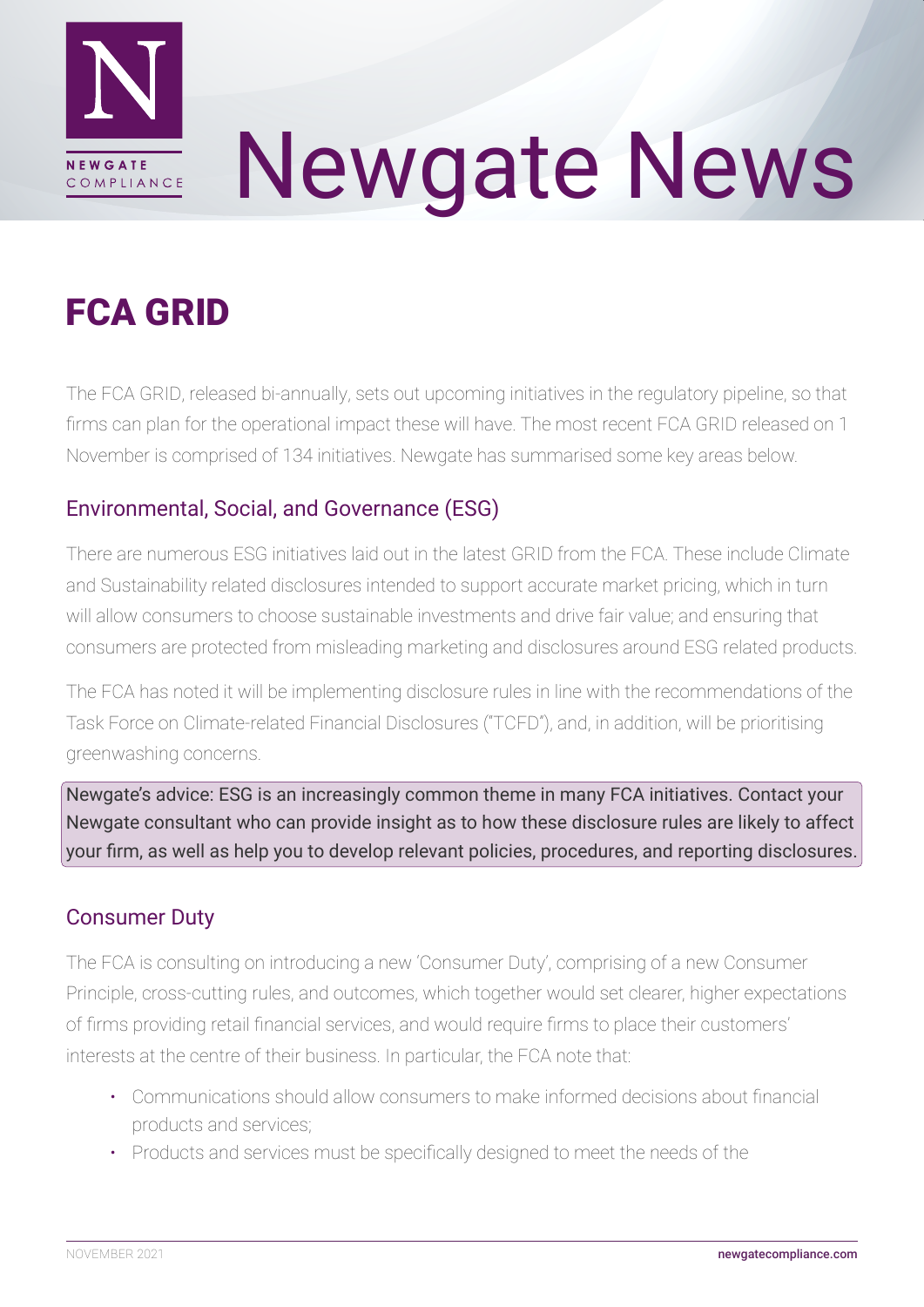

- consumer; and
- Consumers should get a price that represents the fair value of the product.

#### Timeline

Q4 2021: Feedback Statement from first Consultation Paper and second Consultation Paper with draft rules and guidance.

Q3 2022: Policy Statement with final rules and quidance.

Newgate's advice: The new Consumer Duty forms part of the FCA's recent emphasis on Treating Customers Fairly. Contact your Newgate consultant who will advise what these changes will mean for your firm.

#### Fourth Thematic Review into DB-DC pension transfer advice

The FCA is continuing supervisory and enforcement action on Defined Benefit - Define Contribution pension transfers, aimed at redressing unsuitable advice that has been provided in the market.

Some advice being given by financial advisers and firms is not of an "acceptable standard", despite the FCA strengthening the rules around pension transfer advice. There is concern that firms are recommending consumers transfer out of their defined benefit pension schemes despite the FCA's stance that transfers are likely to be unsuitable for most clients.

#### **Timeline**

The FCA has confirmed it will be continuing firm reviews until at least Spring 2022.

Newgate's advice: If you provide pension transfer advice and have yet to be reviewed by the FCA, you may be reviewed shortly. Please contact your Newgate consultant who can provide advice on how to prepare for an FCA visit.

## PRIIPs - Proposed scope rules and amendments to Regulatory Technical **Standards**

In July, the FCA announced proposals to amend the PRIIPS legislation. At present, those who produce, advise on, or sell PRIIPs are required to provide a KID about the product they are selling.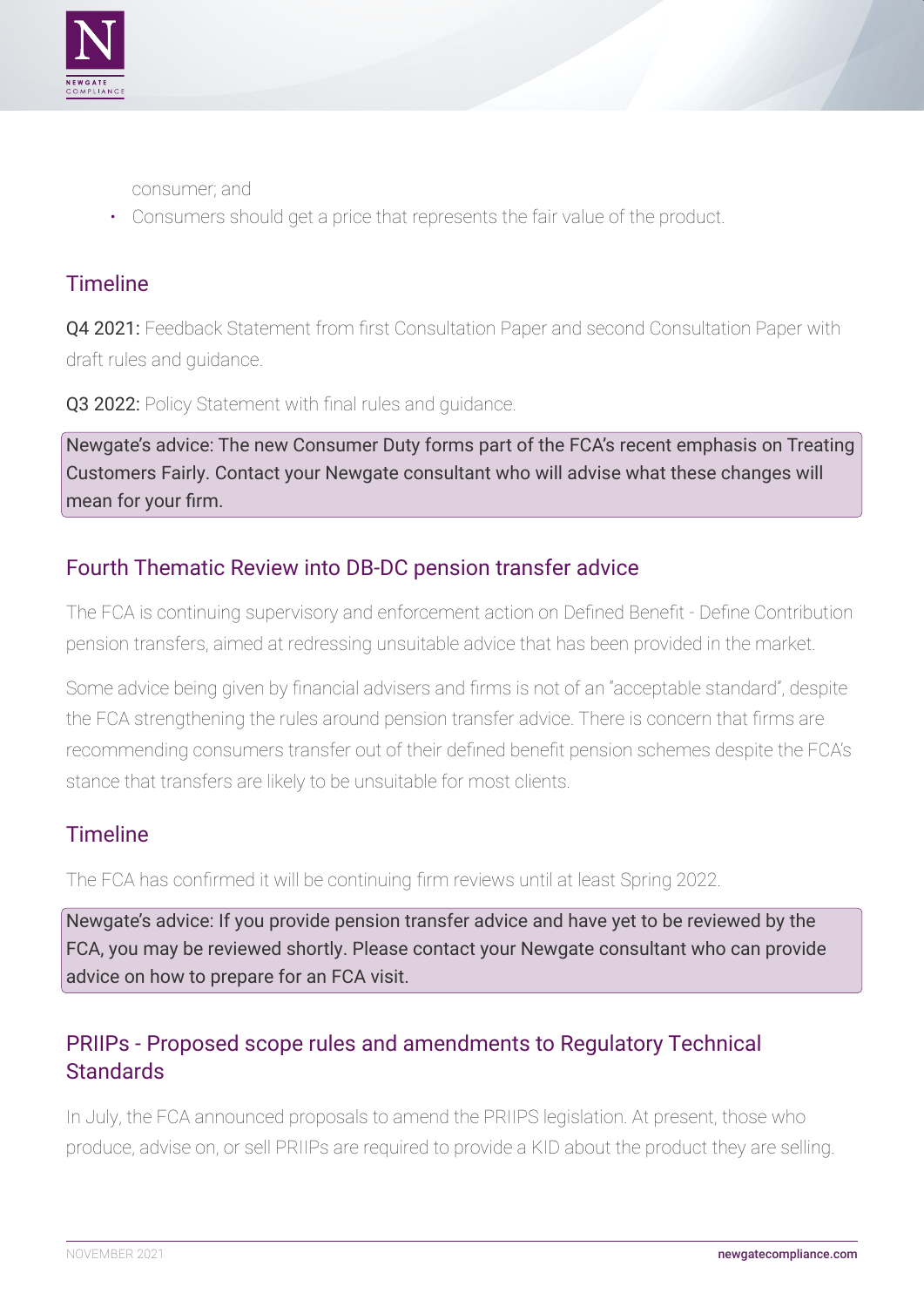

The FCA note that in relation to several investments, it is not clear whether they fall within scope of the PRIIPs Regulation. Feedback to the FCA also suggests some distributor firms may be excluding retail investors from access to dealing services for certain investments on the grounds that they may be PRIIPs and so would be required to produce a KID where the obligation did not previously exist.

The FCA has issued proposed clarifications and new rules on whether some instruments would fall under the PRIIPS legislation.

## **Timeline**

A Policy Statement is due to published in Q1 2022.

Newgate's advice: If you are unsure if your product falls within the scope of PRIIPS, contact your Newgate consultant who can provide expert advice.

# Strengthening financial promotion rules for high-risk investments and firms approving financial promotions

As part of a discussion paper published in April 2021, the FCA noted it will be strengthening financial rules in order to further segment high risk investments from the mainstream market, and bringing instruments that weren't previously in scope of the regulations, into scope.

The approval of financial promotions by an authorised firm for an unauthorised one was also noted in the discussion paper. Firms must ensure they have a proper understanding of the product or service, to properly ensure that the promotion meets their standards.

The new 's21 gateway' will mean the FCA will assess whether authorised firms have the necessary competence and expertise to act as approver before they can approve financial promotions for unauthorised persons.

#### Timeline

Q4 2021: Expect to publish consultation paper

Q2 2022: Publish Policy Statement.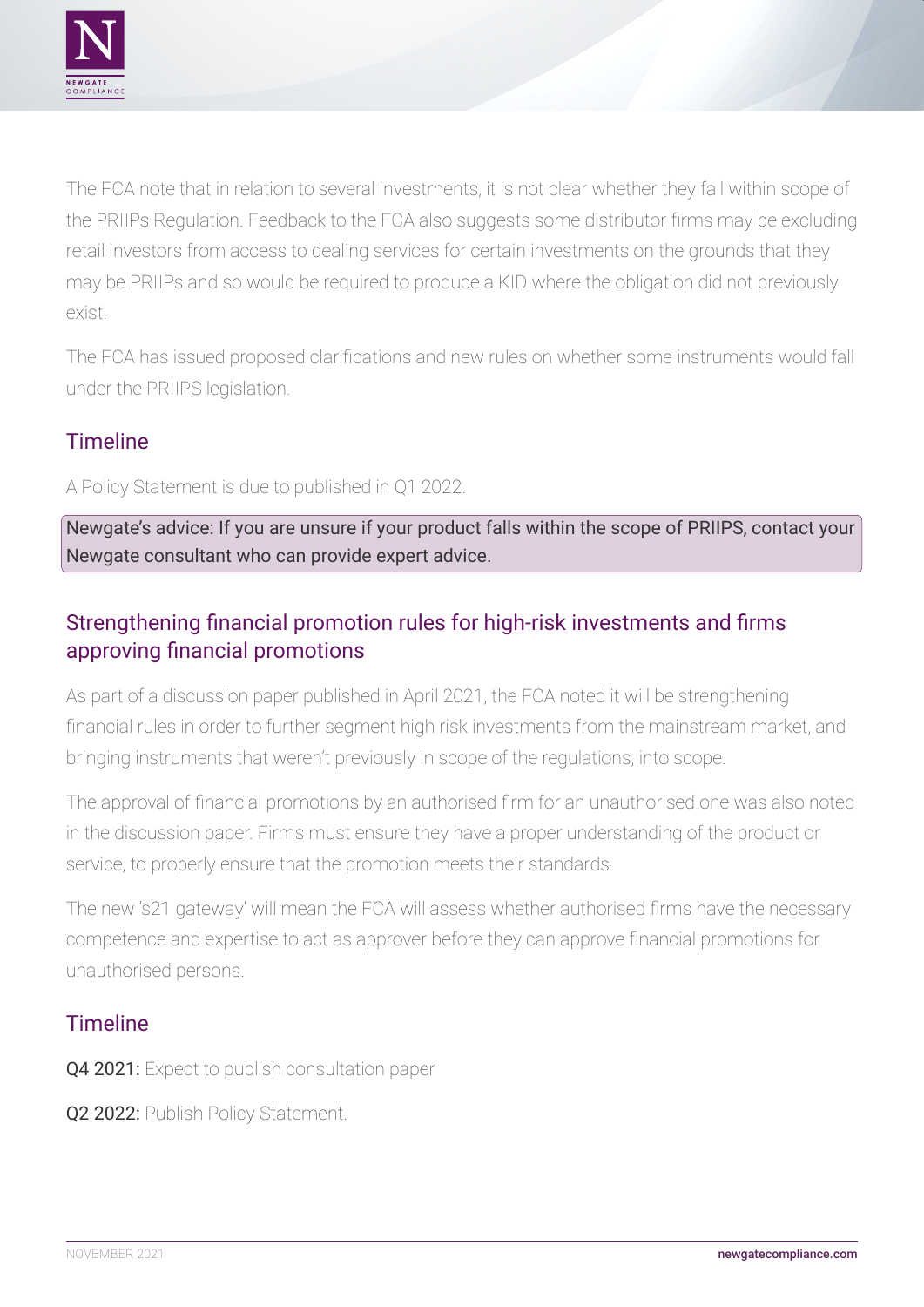

Newgate's advice: These are significant changes to the existing financial promotions rules. Newgate will keep you updated as to what these updates will mean your firm, as the consultation paper and policy statement are released.

## Changes to UK MIFID's conduct and organisational requirements

In April, the FCA and Treasury announced they are consulting on changes to rules governing research and data to support best execution.

#### SME and Fixed Income, Currencies and Commodities (FICC) research

• The FCA are proposing to change the existing inducements rules relating to research. These changes would broaden the list of what is considered minor non-monetary benefits to include research on SMEs with a market cap below £200m and FICC research, so that it is not subject to the inducement rules.

#### Best execution reports

- The FCA is proposing to remove the obligation to publish RTS 27 and RTS 28 reports.
	- RTS 27 the obligation on execution venues to publish a report on a variety of execution quality metrics to enable market participants to compare execution quality at different venues
	- RTS 28 the obligation on investment firms who execute orders to set out the top 5 venues used for executing client orders and a summary of the execution outcomes achieve

#### **Timeline**

Policy statement: due Q4 2021.

#### Newgate's advice: Newgate will update your firm as these changes progress.

#### Diversity and inclusion on company boards and executive committees

The FCA have consulted on proposals to require greater transparency on the diversity of public company boards and executive management teams, including comply or explain targets on gender and ethnic diversity and standardised data to be disclosed on an annual basis.